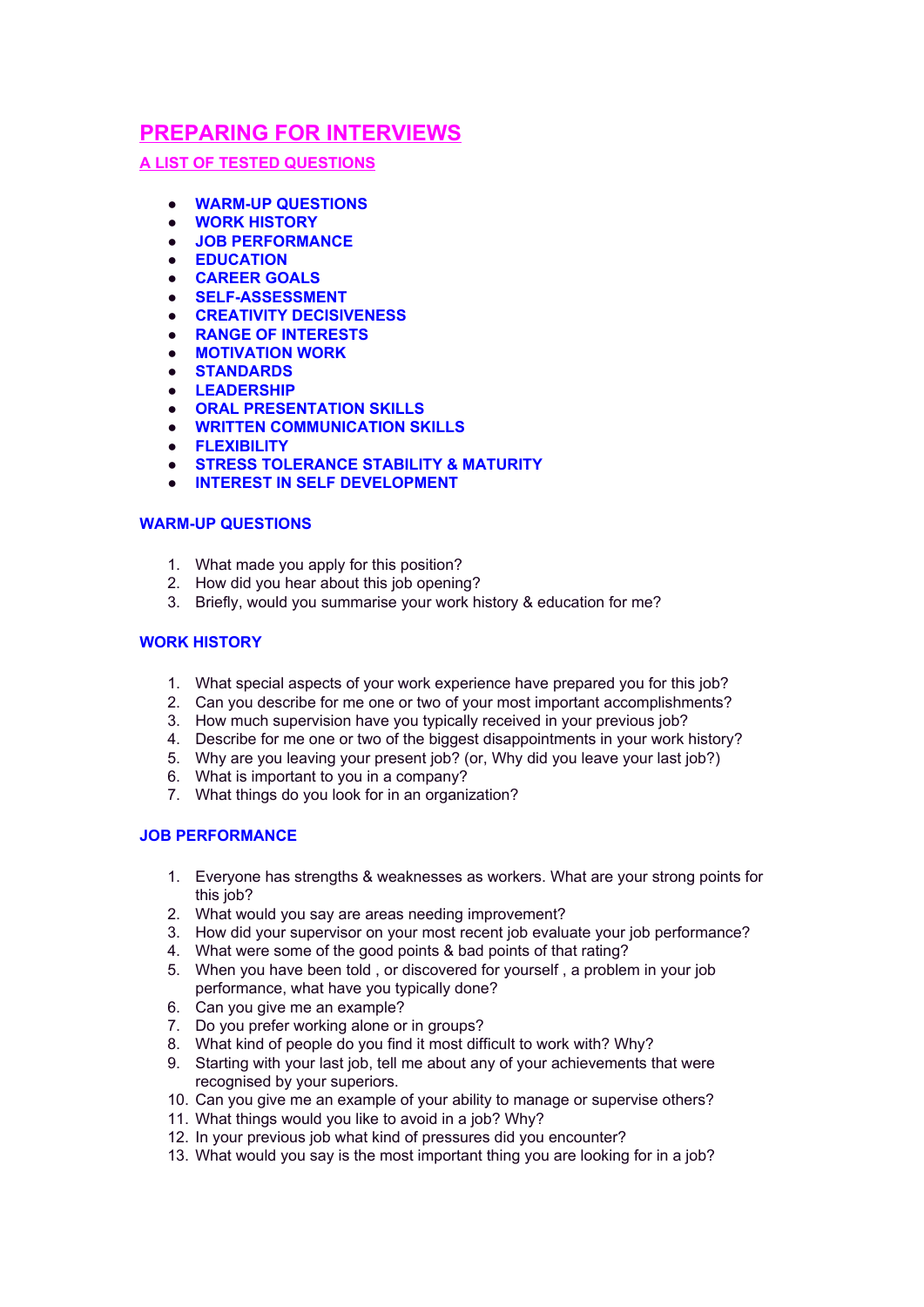- 14. Name some of the things on your job you feel you have done particularly well or in which you have achieved the greatest success? Why do you feel this way?
- 15. Identify some of the things about your last job that you found most difficult to do?
- 16. Describe some of the problems you encounter in doing your job?
- 17. Which one frustrates you the most?
- 18. What do you usually do about it?
- 19. Describe some things you particularly liked about your last job?
- 20. Do you consider your progress on the job representative of your ability? Why?
- 21. How do you feel about the way you & others in the department were managed by your supervisor?
- 22. If I were to ask your present (most recent) employer about your ability as
	- a\_\_\_\_\_\_\_\_\_\_\_\_\_\_\_\_\_\_\_\_, what would he/she say?

# **EDUCATION**

- 1. What special aspects of your education or training have prepared you for this job?
- 2. What courses in school have been of most help in doing your job?

# **CAREER- GOALS**

- 1. What is your long-term employment or career objective?
- 2. What kind of job do you see yourself holding five years from now?
- 3. What do you feel you need to develop in terms of skill & knowledge in order to be ready for that opportunity?
- 4. Why might you be successful in such a job?
- 5. How does this job fit in with your overall career goals?
- 6. Who or what in your life would you say influenced you most with your career objectives?
- 7. Can you pinpoint any specific things in your past experience that affected your present career objectives?
- 8. What would you most like to accomplish if you had this job?
- 9. What might make you leave this job?

## **SELF-ASSESSMENT**

- 1. What kind of things do you feel most confident in doing?
- 2. Can you describe for me a difficult obstacle you have had to overcome? How did you handle it?
- 3. How do you feel this experience affected your personality or ability?
- 4. How would you describe yourself as a person?
- 5. What do you think are the most important characteristics & abilities a person must possess to become successful ?
- 6. How do you rate yourself in these areas?
- 7. Do you consider yourself a self-starter? If so, explain why ( and give examples)
- 8. What do you consider to be your greatest achievements to date? Why?
- 9. What things give you the greatest satisfaction at work?
- 10. What things frustrate you the most?
- 11. How do you usually cope with them?

## **CREATIVITY**

- 1. In your work experience, what have you done that you consider truly creative?
- 2. Can you think of a problem you have encountered when the old solutions didn't work & when you came up with new solutions? Of your creative accomplishments big or small , at work or home, what gave you the most satisfaction?
- 3. What kind of problems have people recently called on you to solve?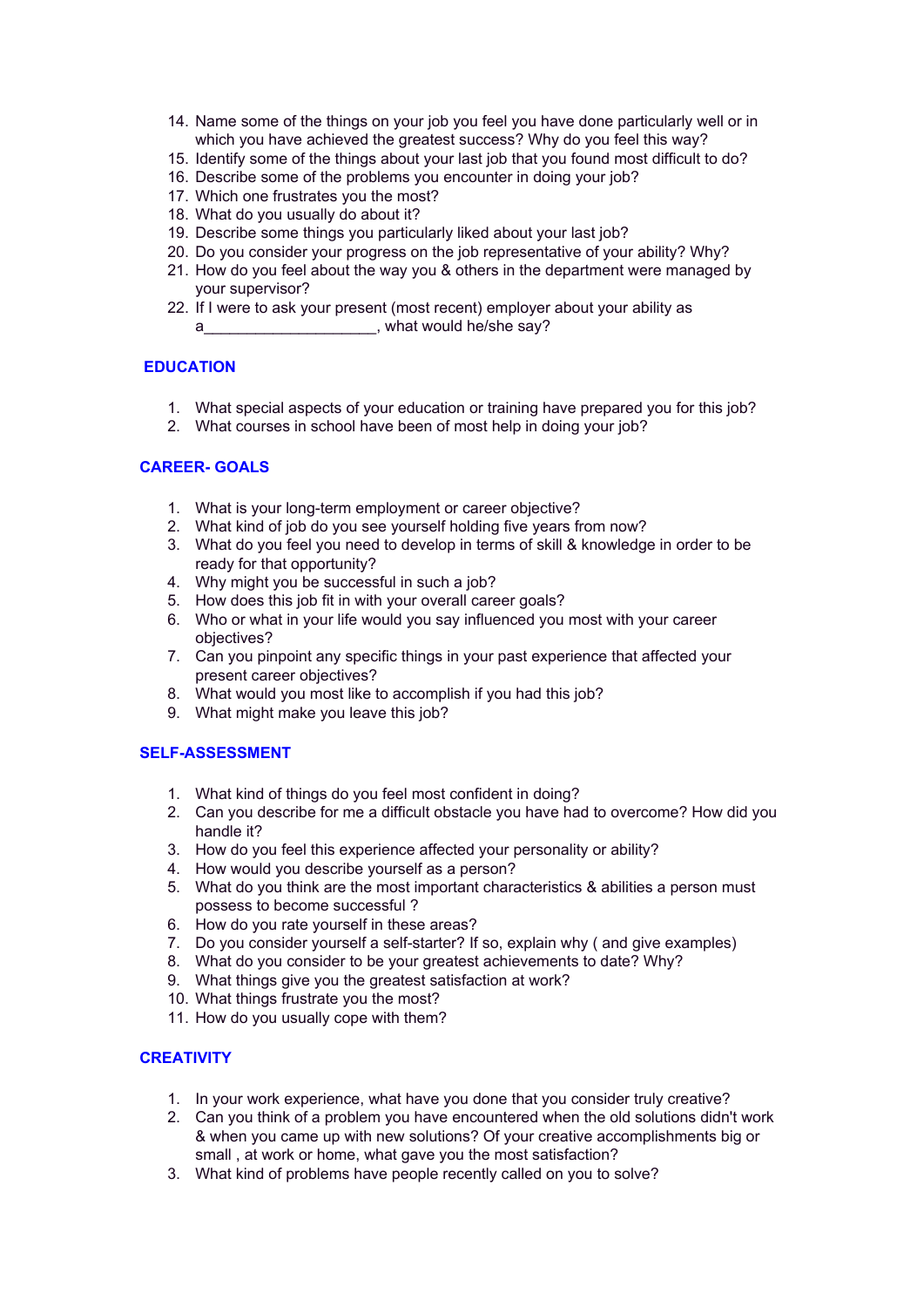4. Tell me what you have devised.

# **DECISIVENESS**

- 1. Do you consider yourself to be thoughtful, analytical or do you usually make up your mind fast? Give an example. (Watch time taken to respond)
- 2. What was your most difficult decision in the last six months?
- 3. What made it difficult? The last time you did not know what decision to make, what did you do?
- 4. How do you go about making an important decision affecting your career?
- 5. What was the last major problem that you were confronted with?
- 6. What action did you take on it?

# **RANGE OF INTERESTS**

- 1. What organisations do you belong to?
- 2. Tell me specifically what you do in the civic activities in which you participate. (Leading questions in selected areas. i.e. sports, economics, current events, finance.)
- 3. How do you keep up with what's going on in your company / your industry/ your profession?

# **MOTIVATION**

- 1. What is your professional goal?
- 2. Can you give me examples of experience on the job that you felt were satisfying?
- 3. Do you have a long & short-term plan for your department? Is it realistic?
- 4. Did you achieve it last year?
- 5. Describe how you determine what constitutes top priorities in the performance of your job.

# **WORK STANDARDS**

- 1. What are your standards of success in your job?
- 2. In your position, how would you define doing a good job? On what basis was your definition determined?
- 3. When judging the performance of your subordinate, what factors or characteristics are most important to you?

## **LEADERSHIP**

- 1. In your present job what approach do you take to get your people together to establish a common approach to a problem?
- 2. What approach do you take in getting your people to accept your ideas or department goals?
- 3. What specifically do you do to set an example for your employees?
- 4. How frequently do you meet with your immediate subordinates as a group?
- 5. What sort of leader do your people feel you are? Are you satisfied?
- 6. How do you get people who do not want to work together to establish a common approach to a problem?
- 7. If you do not have much time & they hold seriously differing views, what would be your approach?
- 8. How would you describe your basic leadership style?
- 9. Give specific examples of how you practice this?
- 10. Do you feel you work more effectively on a one to one basis or in a group situation?
- 11. Have you ever led a task force or committee or any group who doesn't report to you, but from whom you have to get work?